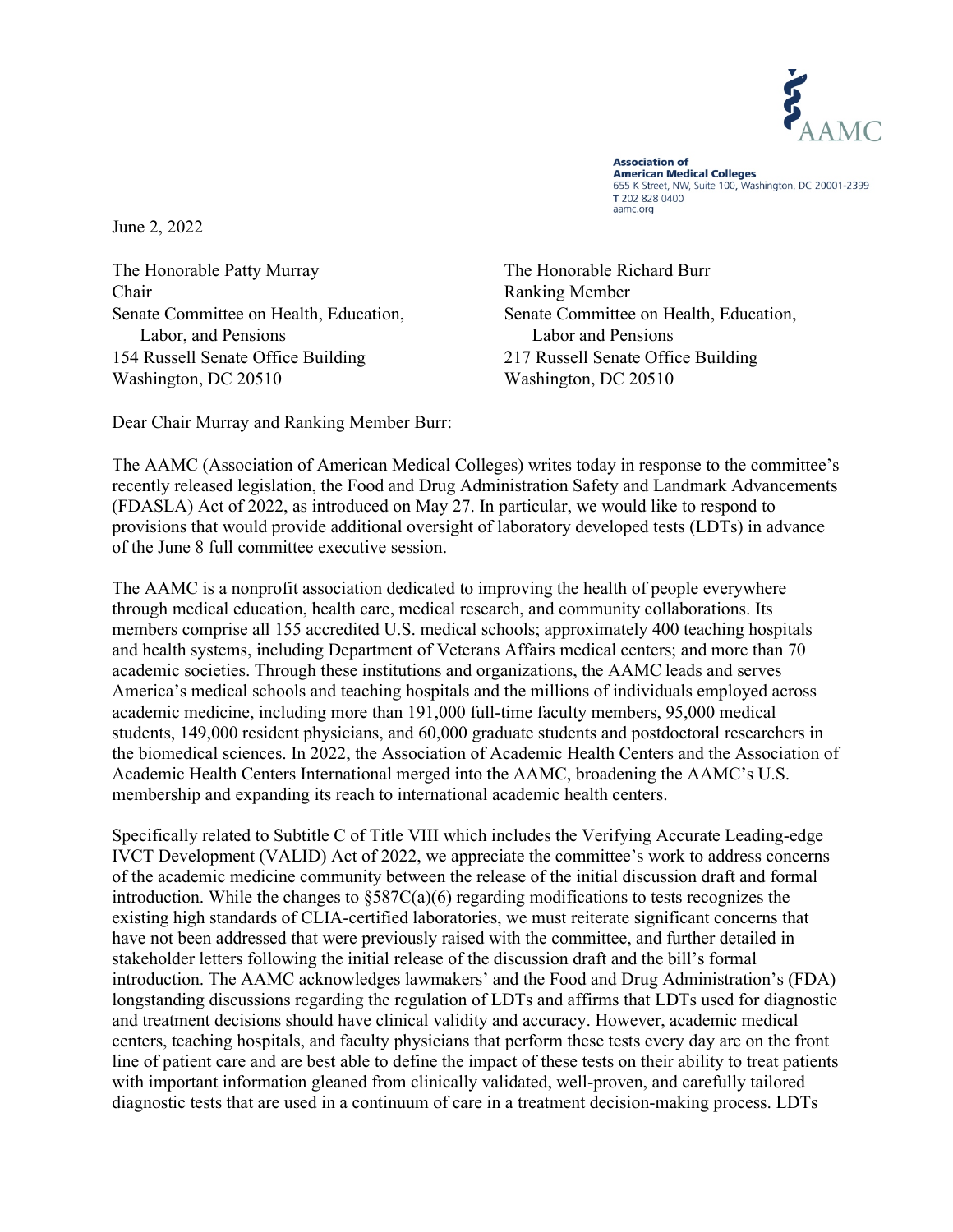Chair Patty Murray and Ranking Member Burr June 2, 2022 P. 2

are often an integral component of innovative medical care, and we believe that the updated language included in the FDASLA as introduced fails to sufficiently address the community's concerns that any additional regulation of LDTs not interfere unduly with delivering care, impact patients and their ability to access meaningful tests in a timely manner, or mire the development of critical new tests in a costly and laborious process. Despite inclusion of §587AA(g) that purportedly prevents the VALID Act from interfering with the practice of medicine, the bill as introduced unquestionably will have a negative impact on the ability of physicians to access the best-available resources to care for their patients.

Academic medical center labs' hands-on, direct patient care differentiates them and their providers from other types of labs. These labs' unique patient care, research, education, and community collaboration missions, the integration of the test development and administration into the continuum of patient care, the many other safeguards for patients that such clinical labs are already subject to, and the FDA's retention of the ability to investigate and remove any test from the market regardless of the entity that develops it, are the primary reasons why the FDA has historically been amenable to academic medical center labs' development and provision of LDTs for many years. For these reasons, we urge you to take additional time to thoroughly understand the negative impact on patient care that would result from this regulatory proposal and modify the bill to explicitly exempt these "academic clinical laboratories" from the revised oversight framework presented in the VALID Act. Short of exempting these clinical laboratories from the VALID Act, lessening the burden on academic clinical labs through modifying various provisions in the bill, as supported by [nearly 100](https://www.aamc.org/media/61076/download)  [organizations,](https://www.aamc.org/media/61076/download) would make the new regulation less likely to decrease the number of available tests for patient care and potentially impact patients' health.

Absent substantial fundamental revisions, we cannot support the FDASLA as currently drafted and join the aforementioned stakeholders in respectfully requesting additional time for both chambers to consider this broad swath legislation that, as currently written, will have detrimental impacts on the practice of medicine and the delivery of cutting-edge, timely care to patients in need. We believe it would be harmful to patient care and to public health to move forward through what will become an increasingly rushed legislative process without significant modifications and accommodations for academic medical center clinical laboratories.

Thank you for considering the perspective of the academic medicine community. The AAMC again appreciates the opportunity to engage with you and your staff on this important topic. Please feel free to contact my colleague Leonard Marquez, Senior Director, Government Relations & Legislative Advocacy, at *Imarquez@aamc.org*, or Christa Wagner, PhD, Manager, Government Relations, at [chwagner@aamc.org](mailto:chwagner@aamc.org) with any questions.

Sincerely,

Kc D disker

Karen Fisher, JD Chief Public Policy Officer Association of American Medical Colleges